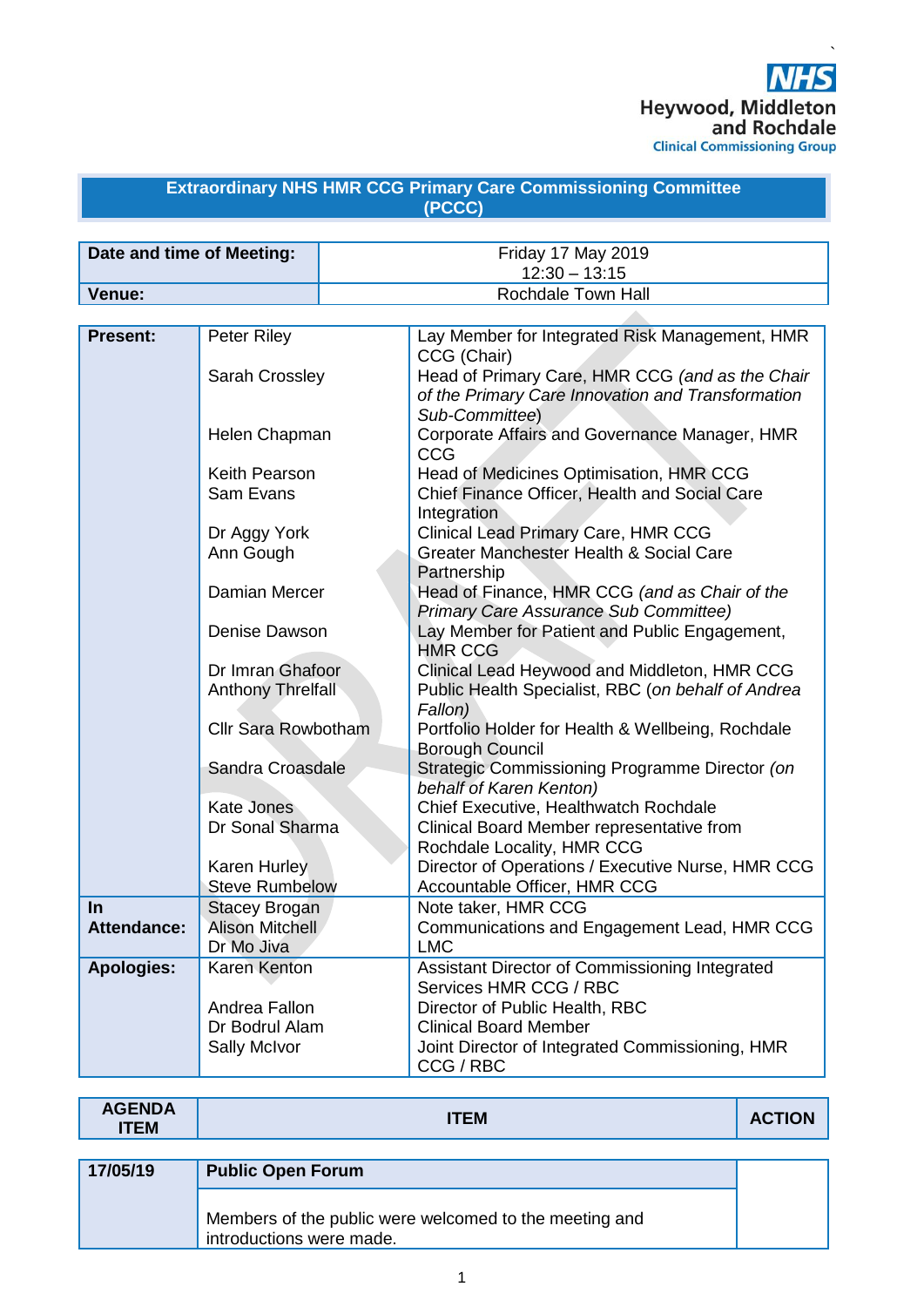| <b>1.0 GOVERNANCE</b>                                       |  |
|-------------------------------------------------------------|--|
|                                                             |  |
| <b>Introductions and Apologies</b>                          |  |
| Introductions were made and the above apologies were noted. |  |

| 17/05/19/1.1 Committee Business  |  |
|----------------------------------|--|
| 1.1.1 No discussions took place. |  |

| 17/05/19/1.2 |       | <b>Declarations of Interest</b>                                                                                                                                                                                                                              |  |
|--------------|-------|--------------------------------------------------------------------------------------------------------------------------------------------------------------------------------------------------------------------------------------------------------------|--|
|              | 1.2.1 | Members were reminded of their obligation to declare any<br>interest they may have which might conflict with the business<br>of Heywood, Middleton and Rochdale Clinical Commissioning<br>Group.                                                             |  |
|              |       | 1.2.2 Declarations declared by members are listed in the CCG's<br>Register of Interests. The Register is available either via the<br>Corporate Affairs and Governance Manager or the CCG<br>website at the following link: Declarations of Interest Register |  |
|              | 1.2.3 | The Chair requested any declarations of interests relating to<br>today's agenda.                                                                                                                                                                             |  |
|              |       | 1.2.4 All GPs declared an interest in the following item due to their<br>role as a GP:<br>2.1 Primary Care Network Configuration<br>$\bullet$<br>2.2 Core+ 2018/19                                                                                           |  |
|              | 1.2.5 | It was agreed that Dr A York, Dr I Ghafoor, Dr S Sharma and<br>Dr M Jiva will take part in the discussions but not the<br>decision.                                                                                                                          |  |
|              | 1.2.6 | The Committee agreed to note the declarations of interest<br>received.                                                                                                                                                                                       |  |

# **2.0 ITEMS FOR DECISION**

| 17/05/19/2.1 | <b>Primary Care Network Configuration</b>                                                                                                                                                                                                                                                                                  |  |  |
|--------------|----------------------------------------------------------------------------------------------------------------------------------------------------------------------------------------------------------------------------------------------------------------------------------------------------------------------------|--|--|
|              | <b>Declarations of Interest:</b> All GP's due to their role as a GP                                                                                                                                                                                                                                                        |  |  |
|              | Action Taken: it was agreed that Dr A York, Dr I Ghafoor, Dr S Sharma<br>and Dr M Jiva will take part in the discussions but not the decision.                                                                                                                                                                             |  |  |
|              | A paper was tabled and a detailed outline was provided.<br>2.1.1                                                                                                                                                                                                                                                           |  |  |
|              | 6 network applications have been received in total from HMR<br>2.1.2<br>practices. All practices have chosen to participate in the DES<br>and are covered by the network applications received. Therefore,<br>the key requirement of 100% coverage has been achieved by<br>the applications submitted. The 6 networks are: |  |  |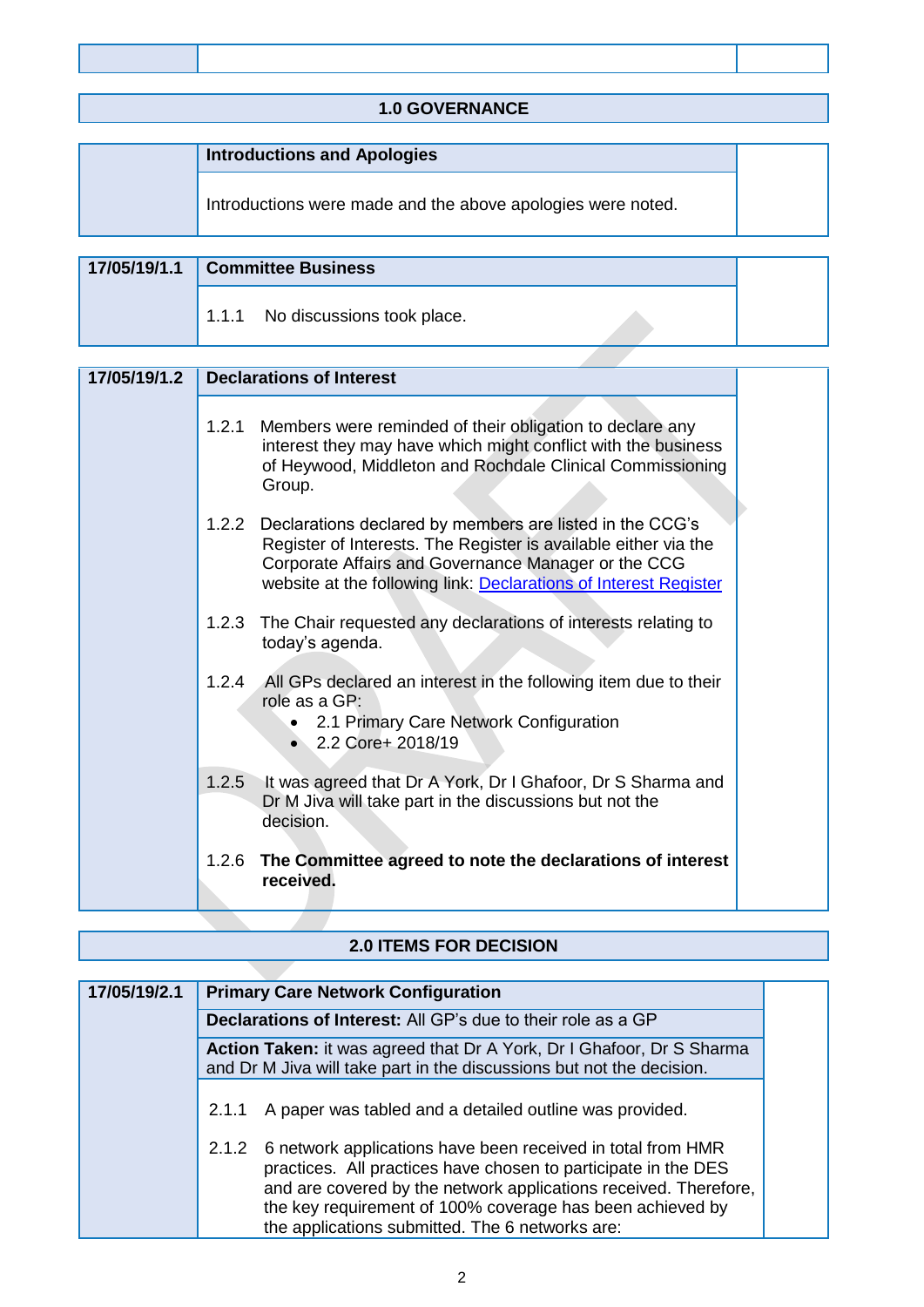• The Bridge • Rochdale North • Canalside Health • Heywood • Middleton • Pennines 2.1.3 In recent weeks this support has been focused on the Rochdale locality network discussions as given the geography of HMR CCG the options for forming networks have been more complex due to the close urban geography which means that the location of GP practices allows for numerous interpretations of geographical alignment. 2.1.4 Work has also taken place to ensure that the proposed networks are aligned as much as possible with the Integrated Neighbourhood Teams (INT). 2.1.5 A detailed review took place of the proposed 6 networks against the following criteria: • 100% coverage of the CCG population • Contiguous geography • 30 000 – 50 000 population size of each network • Consideration of future footprint (population growth) • Network boundaries must make sense to its members • Network boundaries must make sense to community providers • Network boundaries must make sense to the local community 2.1.6 It was queried whether consideration has been made for the significant developments in the Borough particularly Heywood and Middleton. It was confirmed that growth over the next  $1 - 5$ years has been considered and there is the opportunity to review and amend the networks in the future if required. 2.1.7 Following detailed discussions, it was summarised that not all of the networks meet all of the criteria therefore further discussion is required regarding next steps. 2.1.8 Concerns were raised regarding non-alignment with the INTs and it was noted that the Northern Care Alliance (NCA) have advised that whilst supportive the lack of alignment in Rochdale will cause operational difficulties. It was confirmed that the networks in Heywood, Middleton and Pennines do align with the INTs. 2.1.9 Discussions took place regarding the funding available and it was confirmed that the funding is not received until posts are filled. For example, the funding for the 6 social prescribers is 100% national funding. 2.1.10 It was acknowledged that there has been a significant amount of hard work that has taken place by practices with support from the Primary Care Team and the LMC. There has also been engagement with the LCO. It was suggested that further discussions take place and that final approval be via Chairs Action before 31 May 2019.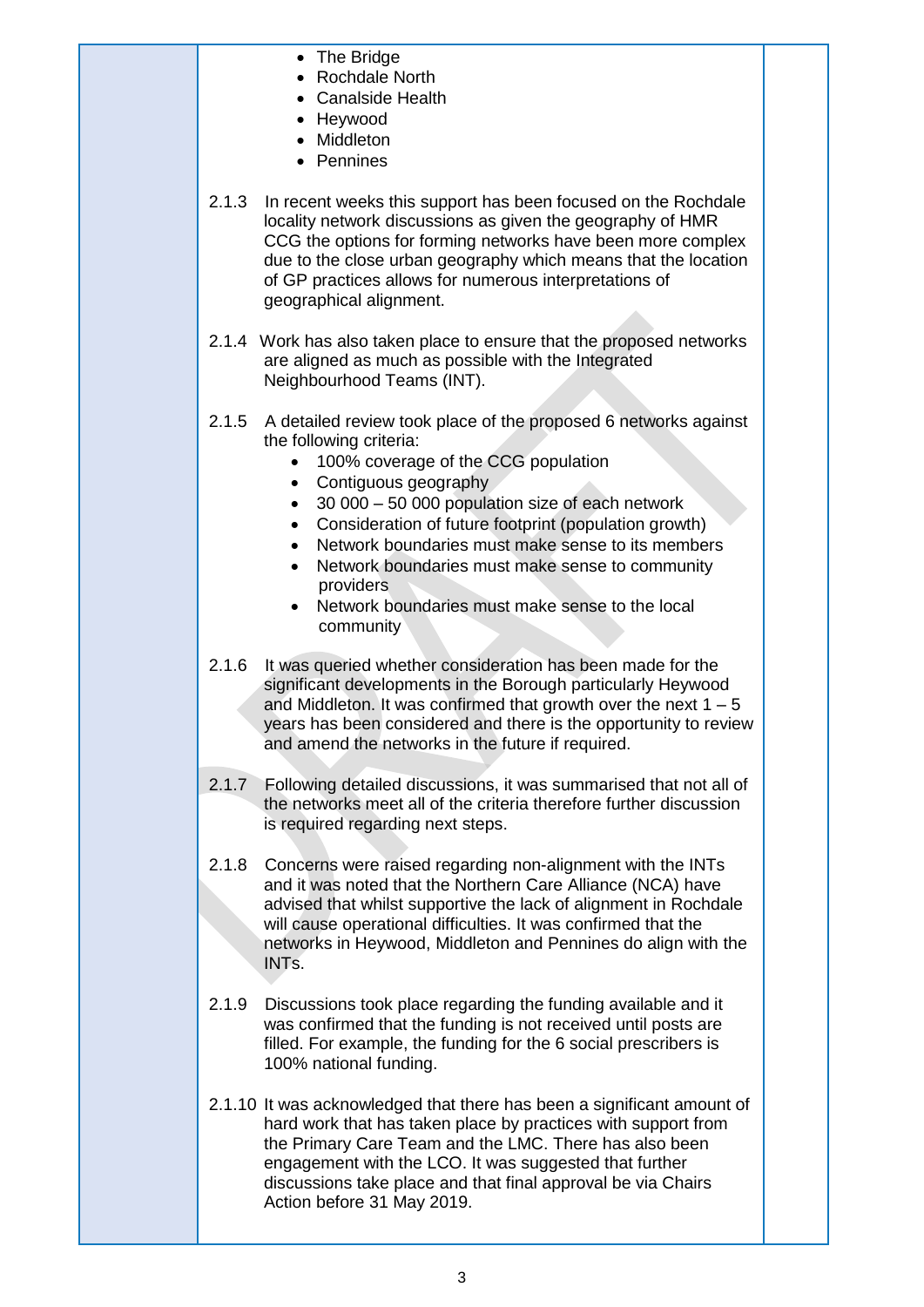| 2.1.11 Discussions took place and potential options were considered.                                                                                                                                                                                                                                                                                                                                         |              |
|--------------------------------------------------------------------------------------------------------------------------------------------------------------------------------------------------------------------------------------------------------------------------------------------------------------------------------------------------------------------------------------------------------------|--------------|
| 2.1.12 An opinion from the Greater Manchester Health and Social Care<br>Partnership (GMHSCP) was requested. It was confirmed that<br>GM will have concerns regarding the size of two of the proposed<br>networks and their viability. The guidance is clear regarding<br>numbers and although there is some flexibility with exceeding<br>the recommended numbers anything below is a concern.               |              |
| 2.1.13 The GM team will report to the NHSE national team on the<br>networks in place, it is unlikely that any network proposals will be<br>declined if it can be clearly demonstrated that all possible options<br>have been discussed and considered.                                                                                                                                                       |              |
| 2.1.14 The Committee agreed that further discussions will take<br>place between the practices, LCO, LMC and Primary Care<br>Team to understand if there are any alternative options and<br>consider the impact the currently proposed networks will<br>have on the INTs. A revised paper will then be shared with<br>members for approval via Chairs Action with a deadline of<br>no later than 31 May 2019. | <b>SCros</b> |
|                                                                                                                                                                                                                                                                                                                                                                                                              |              |

| 17/05/19/2.2 |       | Core+ 2018/19                                                                                                                                                                                                                                                                                                                                                                                                        |
|--------------|-------|----------------------------------------------------------------------------------------------------------------------------------------------------------------------------------------------------------------------------------------------------------------------------------------------------------------------------------------------------------------------------------------------------------------------|
|              |       | Declarations of Interest: All GP's due to their role as a GP                                                                                                                                                                                                                                                                                                                                                         |
|              |       | Action Taken: it was agreed that Dr A York, Dr I Ghafoor, Dr S Sharma<br>and Dr M Jiva will take part in the discussions but not the decision.                                                                                                                                                                                                                                                                       |
|              | 2.2.1 | A paper was tabled and a detailed outline was provided.                                                                                                                                                                                                                                                                                                                                                              |
|              |       | 2.2.2 At the Primary Care Commissioning Committee on Friday 10th<br>May 2019, it was agreed that a third payment option should be<br>developed for consideration by the committee for the balloon<br>payment element of the antibiotic indicator under Core $+2$ the<br>prescribing theme, which takes into account borough wide<br>prescribing performance rather than focus on individual practice<br>performance. |
|              | 2.2.3 | Since the meeting last week, it has become apparent that the<br>data previously submitted and shared with the committee<br>included the antibiotic prescribing data for the whole of HMR<br>local system prescribing rather than just the GP prescribing<br>element.                                                                                                                                                 |
|              | 2.2.4 | The data has now been refreshed and as at February 2019<br>borough wide GP prescribing has achieved the national target<br>and shows that every practice within the borough has made an<br>improvement on their antibiotic prescribing since the beginning of<br>the financial year.                                                                                                                                 |
|              | 2.2.5 | It is recommended that the committee approve in principle full<br>payment of the prescribing theme balloon payment and that the<br>final decision will be taken to the Primary Care Innovation and<br>Transformation (PCIT) Sub Committee in June.                                                                                                                                                                   |
|              | 2.2.6 | The Committee agreed to note the content of the report and<br>the verbal update provided and agreed to approve in<br>principle full payment of the prescribing theme balloon at<br>£317,142 and that the final decision will be taken at the PCIT                                                                                                                                                                    |